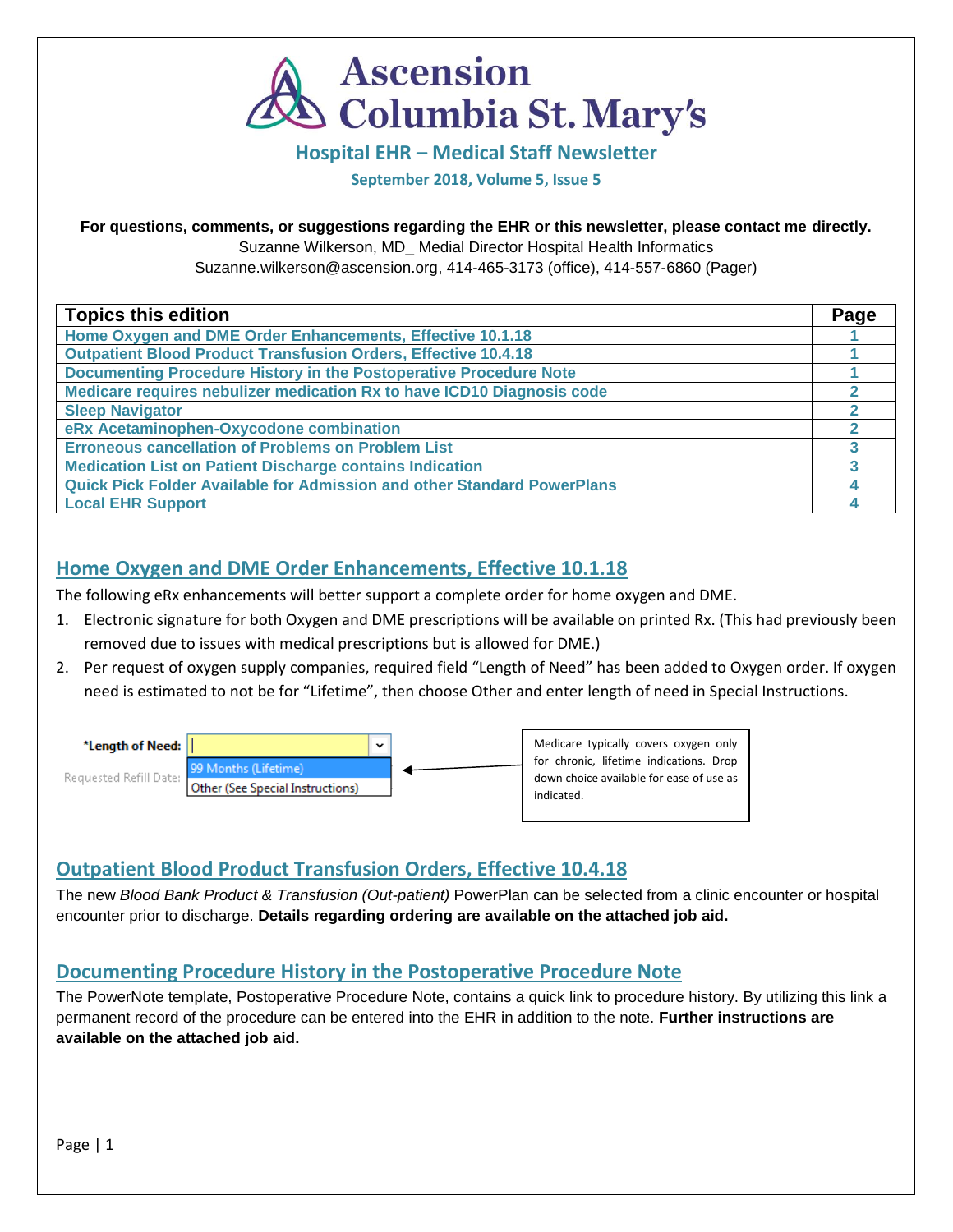## **Medicare requires nebulizer medication Rx to have ICD10 Diagnosis code**

Unlike most prescription medications, **Medicare requires each prescription for a nebulizer solution medication have associated ICD10 diagnosis code because they are utilized with DME (the nebulizer machine) and similarly are billed under Part B.** Conversely, metered dose inhalers are billed as Part D and do not require ICD10.

More information available at<https://www.medicare.gov/coverage/nebulizers-nebulizer-medications>

**To assure that the receiving pharmacy or printed Rx has the appropriate ICD10 code, please enter this in "Special Instructions" within the Rx as shown here.** Special Instructions must be utilized as neither the Indication field nor Diagnosis transmit electronically to the pharmacy.

Also, with use of "Special Instructions," the Dx will stay linked to the Rx for both refills and saving as a favorite.

| *Dose |             |                | *Route of Admin *Frequency | Duration     | *Dispense 30 90 | Refill      |  |
|-------|-------------|----------------|----------------------------|--------------|-----------------|-------------|--|
| 3 mL  | Nebulized   |                | qid                        |              | 360 mL          | $\bullet$ 0 |  |
|       | Indication: |                |                            |              |                 |             |  |
|       |             | *PRN: Wheezing |                            | $\checkmark$ |                 |             |  |

Tip: Click on the Diagnoses tab for quick access to finding the necessary ICD10 code. Also, favorites can be created with common ICD10 codes.

# **Sleep Navigator**

Effective 10.1.18, Sleep Navigators will be notified of all hospital patients scoring a STOP BANG of 5 or greater on the Sleep Apnea screening tool used during the RN Admission Intake process. They will then contact the attending physician regarding a Sleep Apnea risk assessment and patient education consult. The Sleep Navigators will also have the capacity to order a post-hospital sleep study per the attending physician to help with discharge care utilizing the new "Post Discharge Sleep Evaluation w/study" order. All interactions between the patient and sleep navigator will be documented in the medical records. Questions regarding this workflow can be directed to Dr. Jay Balachandran.

|                                             |                              | <b>Ex</b> Details for <b>Post Discharge Sleep Evaluation w/Study</b> (Post Discharge Sleep Eval w/Study) |
|---------------------------------------------|------------------------------|----------------------------------------------------------------------------------------------------------|
| Diagnoses                                   |                              |                                                                                                          |
| $\vert \mathbf{J} \vert \times$<br>$+$ 3 k. |                              |                                                                                                          |
| *Requested Start date and Time: 09/26/2018  | $\frac{1}{2}$ $\bullet$ 2249 | ≑ CDT                                                                                                    |
|                                             | Future Order: O Yes 13 O No  |                                                                                                          |
| *Reason for Sleep Evaluation and Study:     | $\checkmark$                 |                                                                                                          |
| Other: (free text):                         |                              |                                                                                                          |
|                                             |                              |                                                                                                          |

### **eRx Acetaminophen-Oxycodone combination**

Due to infrequent use by Physicians and inconsistent availability at pharmacies, the 300mg acetaminophen-oxycodone combination has been removed from available eRx choices. The following combinations are still available for use.

- Acetaminophen-Oxycodone 325 mg 2.5 mg
- Acetaminophen-Oxycodone 325 mg 5 mg
- Acetaminophen-Oxycodone 325 mg 7.5 mg
- Acetaminophen-Oxycodone 325 mg 10 mg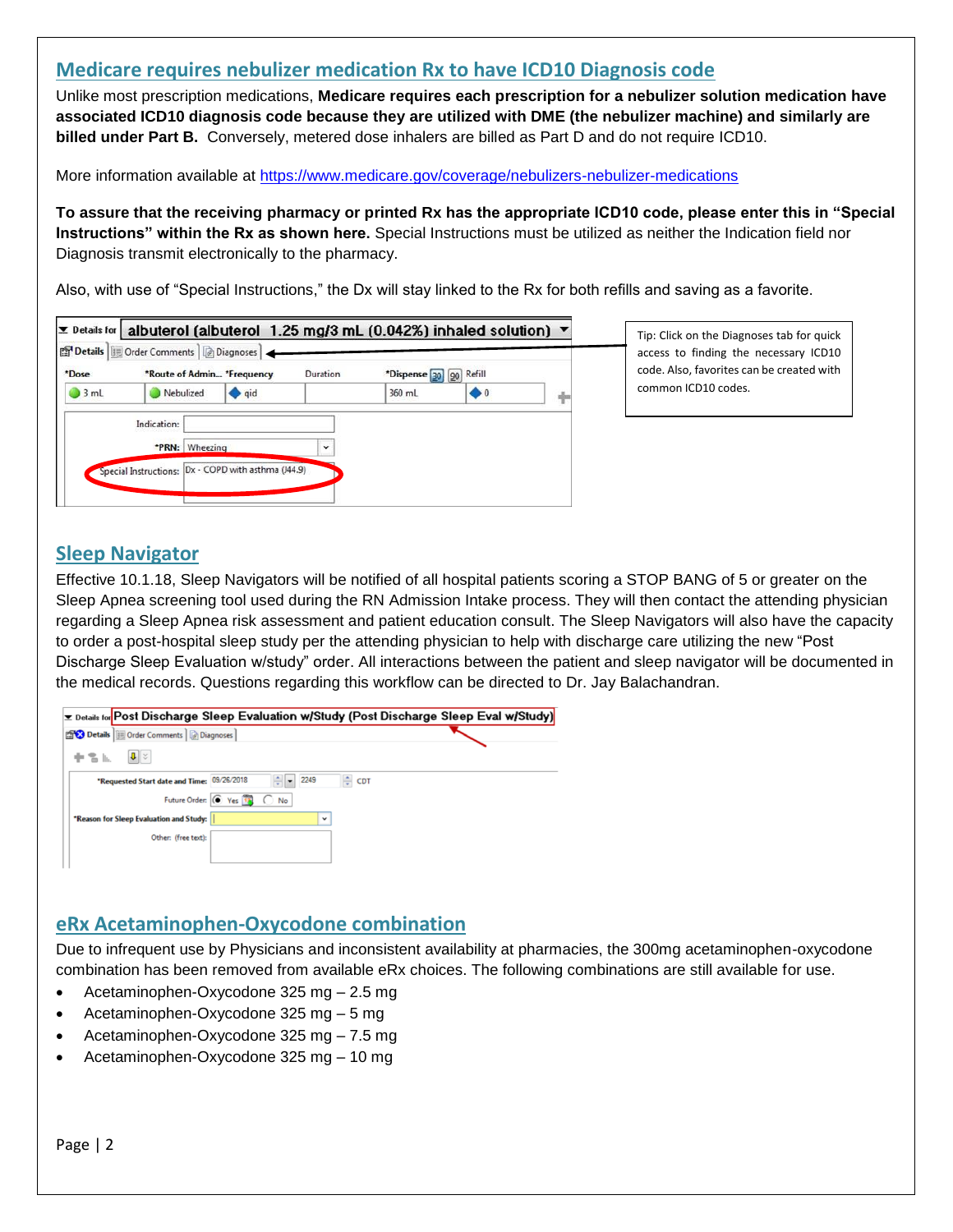## **Erroneous cancellation of Problems on Problem List**

Recently we identified a design flaw that was causing inadvertent cancellation of certain Problems on patient Problem Lists of previously hospitalized patients. Evaluation revealed that this was related to implementation of IPOCs (Interdisciplinary plans of care) for hospitalized patients in February. Corrective measures were implemented on 8.17.18 to prevent further issues.

Unfortunately, reactivation of cancelled Problems is a manual process. It is expected that all will be corrected by mid-October. In the meantime, please pay close attention to the Problem lists of any patients hospitalized between 2.27.18 and 8.17.18. Cancelled Problems can be found by sorting the Problem List display to "All".

|                                                                   |  | Problems |     |                                 |              |                                    |  |          |     |  |          |
|-------------------------------------------------------------------|--|----------|-----|---------------------------------|--------------|------------------------------------|--|----------|-----|--|----------|
|                                                                   |  |          | Add | Modify <b>Sonvert</b><br>$\sim$ |              | No Chronic Problems                |  | Display: | Αll |  | $\cdots$ |
|                                                                   |  |          |     | Last Updated                    | /ocabular    |                                    |  |          |     |  |          |
| ICD-9-CM<br>00/14/2018<br>متممتن ومناف<br><b>CALCULATION CONT</b> |  | Nursing  |     |                                 | <b>COLOR</b> | H/O Paroxysmal atrial fibrillation |  |          |     |  |          |

Follow these instructions to reactivate the Problems or notify me for assistance if needed.

1. Double click on the identified Problem. This will open the modification window revealing the erroneous system based change to *Nursing* Classification and *Canceled* Status.

| *Problem                           |                                |                | Responsible Provider |                                    | Comments                                                                                                                                                      |
|------------------------------------|--------------------------------|----------------|----------------------|------------------------------------|---------------------------------------------------------------------------------------------------------------------------------------------------------------|
| Paroxysmal atrial fibrillation     | 44                             | Free Text      |                      |                                    | 06/14/2018 13:24 CDT - SYSTEM<br>Problem updated automatically by system based on discharge of patient who had a Cardiac Output/Ineffective Cardiac Perfusion |
| Display As                         |                                | <b>At Age</b>  | Onset: Date          |                                    | IPOC.                                                                                                                                                         |
| H/O Paroxysmal atrial fibrillation |                                |                | ка разрана           | $\left\  \cdot \right\ $ ,<br>×IL. |                                                                                                                                                               |
| *Confirmation                      | *Classification                | *Status        | Cancel Reason        |                                    |                                                                                                                                                               |
| Confirmed                          | <u>Nursing</u><br>$\mathbf{r}$ | Canceled       |                      |                                    |                                                                                                                                                               |
| Ranking                            | Resolved At: Age               | Resolved: Date |                      |                                    |                                                                                                                                                               |

2. Update to *Medical* Classification and *Active* Status.



# **Medication List on Patient Discharge contains Indication**

When the Indication field is completed on a prescription, it is visible on the Discharge Medication list as "Taking For." Completion of the Indication field provides helpful information for patients, family members, and healthcare providers.

|                                              | ▼ Details for   labetalol (labetalol 100 mg oral tablet) ▼ |            |
|----------------------------------------------|------------------------------------------------------------|------------|
| Details   Details Order Comments   Diagnoses |                                                            |            |
| Dose                                         | <b>*Route of Administration</b>                            | *Frequency |
| $1$ tab(s)                                   | PO (oral)                                                  | bid        |
| Indication:                                  | High Blood pressure                                        |            |
| Requested Refill Date:                       | <b>The programs</b>                                        | ÷<br>CDT   |
| <b>Requested Start Date/Time:</b>            | 08/08/2018<br>1135                                         | CDT        |
| Stop Date/Time:                              | ÷ŀ                                                         | CDT        |
| <b>Drug Form:</b>                            | Tab<br>v                                                   |            |
| eRx Product Type:                            | ۰                                                          |            |
|                                              |                                                            |            |

| <b>MEDICATION LIST</b><br>Give a copy of this medication list to your Primary Care Provider.                                                       |
|----------------------------------------------------------------------------------------------------------------------------------------------------|
| If you have any medications at home that are not on this list, DO NOT take them until you<br>contact your Primary Care Provider for clarification. |
| Contact your pharmacist or healthcare provider if you have any questions about these<br>medications.                                               |
| hydroCHLOROthiazide-moexipril (hydroCHLOROthiazide-moexipril 12.5 mg-7.5 mg<br>oral tablet) 1 tab(s) Take by mouth once a day. Refills: 0.         |
| ibuprofen (ibuprofen 100 mg oral tablet) 1 tab(s) Take by mouth every 6 hours as<br>needed for pain for 5 Days.                                    |
| <b>ibuprofen (ibuprofen 400 mg tab)</b> 1 tab(s) Take by mouth every 4 hours as needed for<br>fever for 5 Days.                                    |
| labetalol (labetalol 100 mg oral tablet) 1 tab(s) Take by mouth 2 times a day. Refills: 0.<br>Taking For: High Blood pressure                      |
| quinapril (quinapril 10 mg oral tablet) 1 tab(s) Take by mouth once a day. Refills: 0.                                                             |
| sugammadex (Bridion 100 mg/mL intravenous solution) Intravenous infusion once.                                                                     |